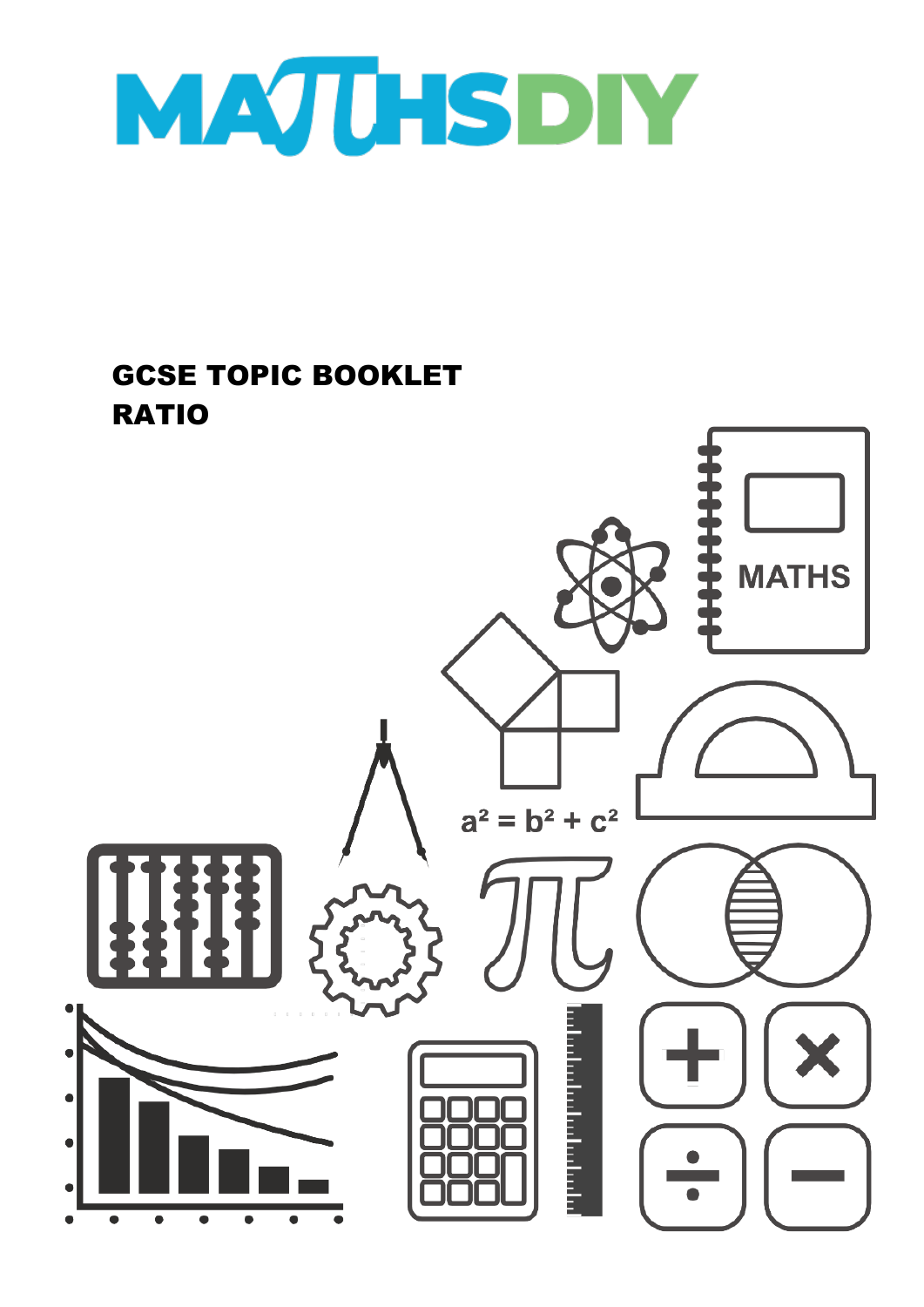## Dominic, Rosie and Harry share £200 in the ratio of 4: 5: 7.

Calculate how much each one receives.

 $(3)$ 

 $2.$ Sophie, Max and Finn share £972 in the ratio of 11: 9: 7.

Calculate how much each one receives.

 $(3)$ 

 $3.$ George, Ahmed and Sally share a prize of £4000 in the ratio of 4:5:7.

Calculate how much each one receives.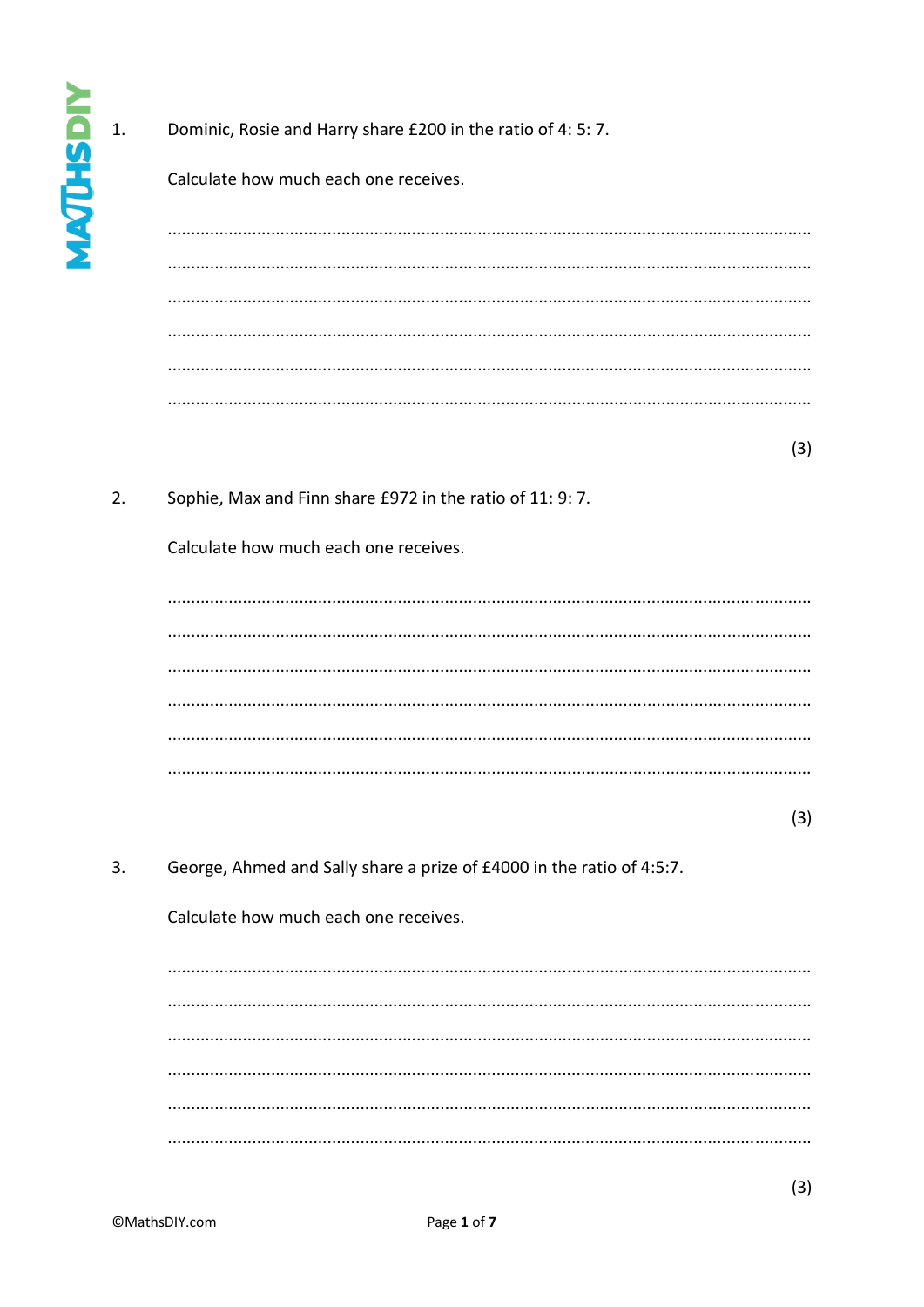Abi, Nathaniel and Nick share £3600 in the ratio of 4:5:9.

Calculate how much each one receives.

 $(3)$ 

5. A village raised £6000 for charity. The organisers decided to share the money between the hospital, OXFAM and the RSPCA in the ratio 11: 8: 6. How much will each charity receive?

| v<br>. .            |  |
|---------------------|--|
| o e<br>I<br>۰,<br>× |  |

 $(3)$ 

6. Mustafa, Ben and Olivia invest £1800, £3700 and £2500 respectively in a business venture which makes them a profit of £1600. They share the profit in proportion to how much they each invested. Calculate how much each of them gets.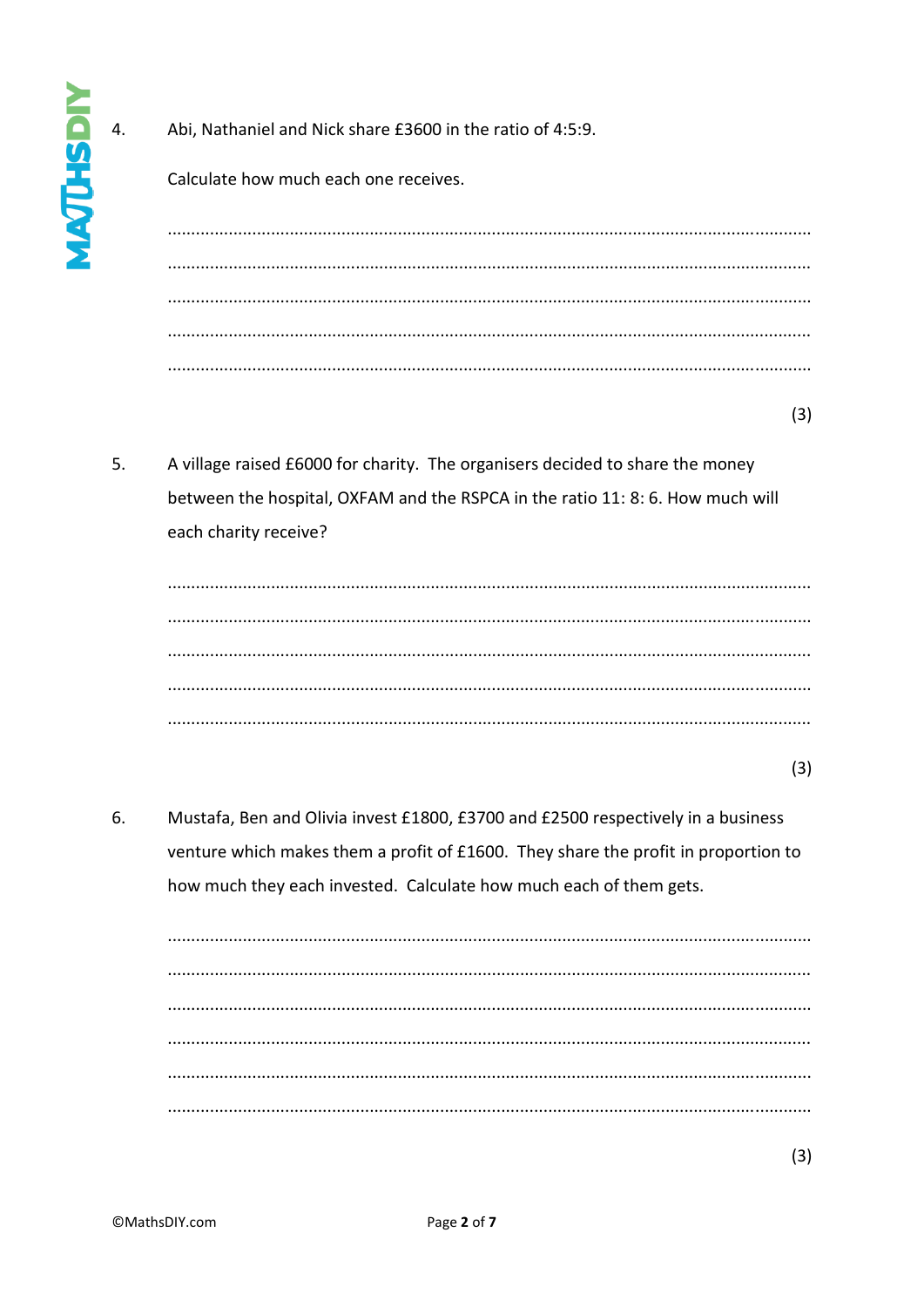An alloy is made by combining tin and copper in the ratio 3: 5. What weights of tin and copper are there in 240 kg of the alloy?

 $(3)$ 

8. A photograph measure 12cm by 9cm. Each side is enlarged in the ratio 3: 2. What are the measurements of the photograph after it has been enlarged?

 $(3)$ 

- $\mathsf{q}$ A model of a new hotel is made to a scale of 1:250.
	- $a)$ The length of the front wall of the model hotel is 30cm long. Calculate the real-life size of this front wall in metres.

 $(3)$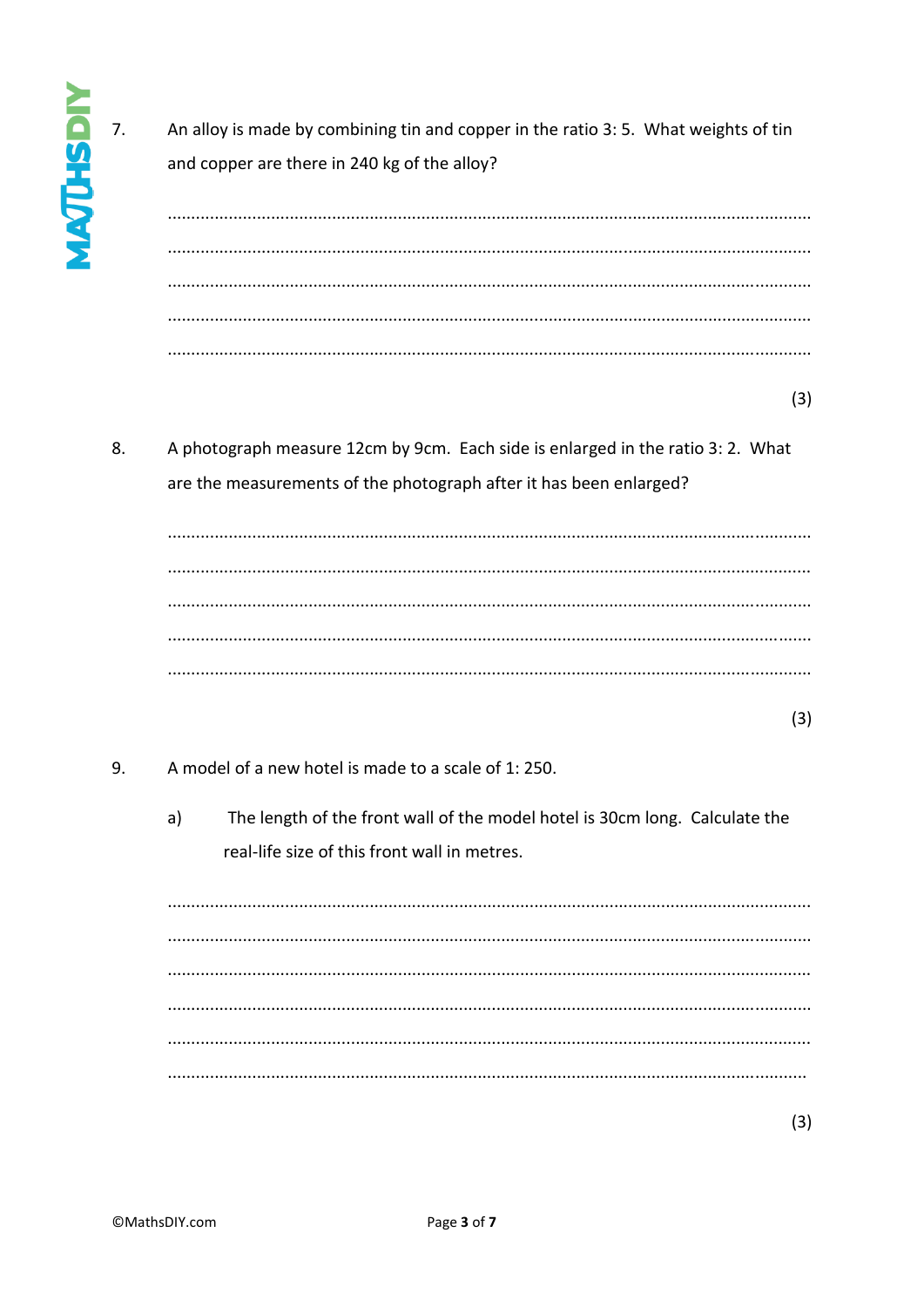$b)$ The height of the real-life hotel will be 50m. What is the height, in cm, of the model of the hotel? 

 $(2)$ 

## 10. Caitlyn and Tom invest some money and share any profit made in the ratio of 5: 4.

How much does Caitlyn get when they make a profit of £270?  $a)$ 

 $(2)$ 

 $b)$ On another occasion, Tom received £136. How much profit were they sharing?

 $(2)$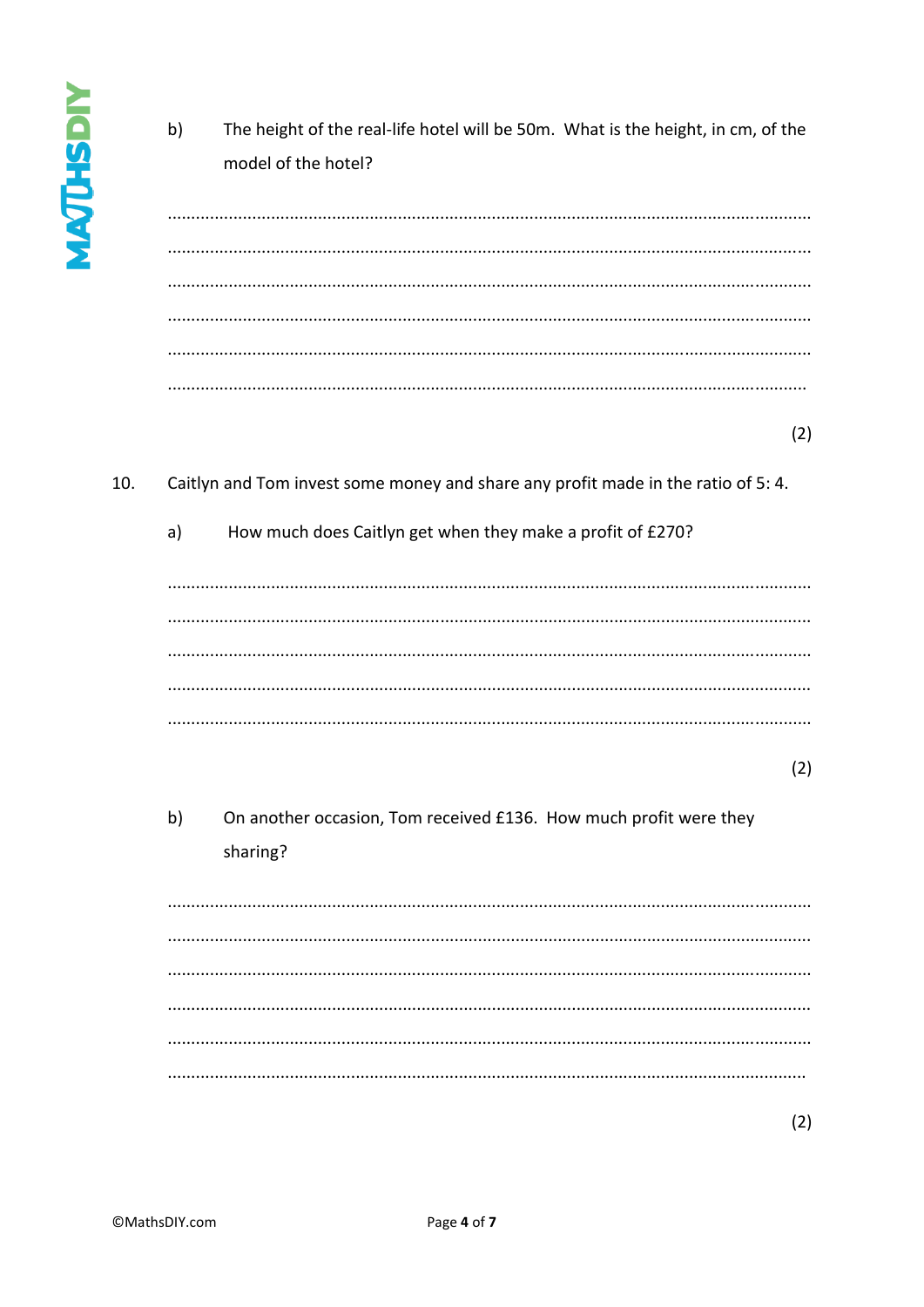$11.$ Some of the ingredients needed to make enough Banoffi pie for 6 servings are listed below:

175g butter

2 bananas

30g plain chocolate

300ml double cream

| a) | How many bananas would be needed for 18 servings?                               |  |
|----|---------------------------------------------------------------------------------|--|
|    |                                                                                 |  |
|    |                                                                                 |  |
|    | (1)                                                                             |  |
| b) | How much plain chocolate would be needed to make enough pie for 21<br>servings? |  |
|    |                                                                                 |  |
|    |                                                                                 |  |
|    | (2)                                                                             |  |
|    | An alloy is made by using copper and zinc in the ratio 17: 3.                   |  |
| a) | How much zinc is used to make 4 kg of the alloy?                                |  |
|    |                                                                                 |  |
|    |                                                                                 |  |
|    |                                                                                 |  |

12.

**MAJUSDIY**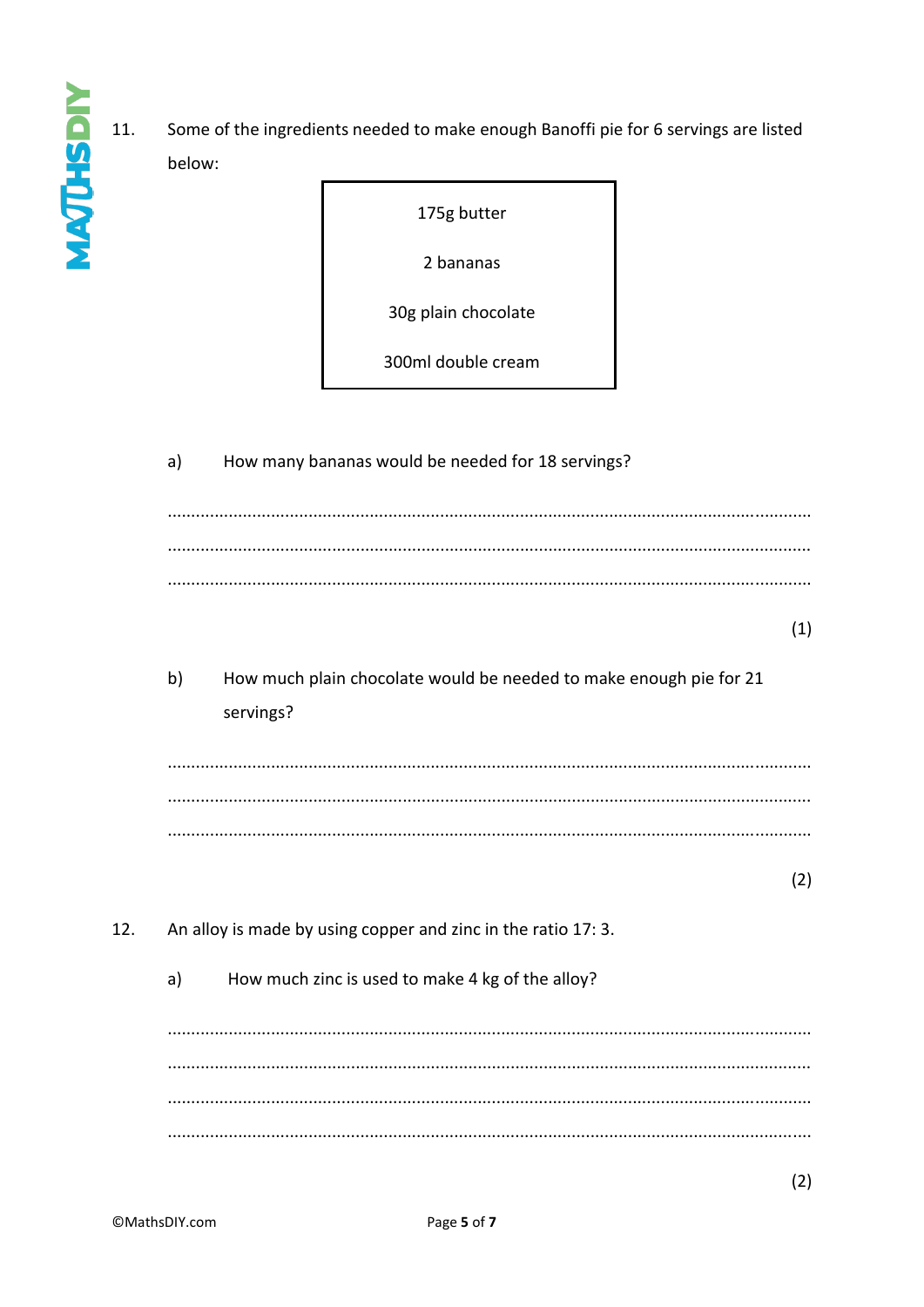$b)$ There is only 1.5 kg of zinc available, but plenty of copper. What is the greatest amount of the alloy that can be made?

 $(2)$ 

## 13. A packet contains cake mixture weighing 385g.

The mixture is made up of only flour, sugar and raisins. The weight of the flour is twice the weight of the sugar, and the weight of the sugar is twice the weight of the raisins. Calculate the weight of the flour, sugar and raisins in the packet.

14. Two brothers, Will and Oscar, share a sum of money in the ratio 2: 7. Oscar gets £30 more than Will. Calculate how much money the brothers share.